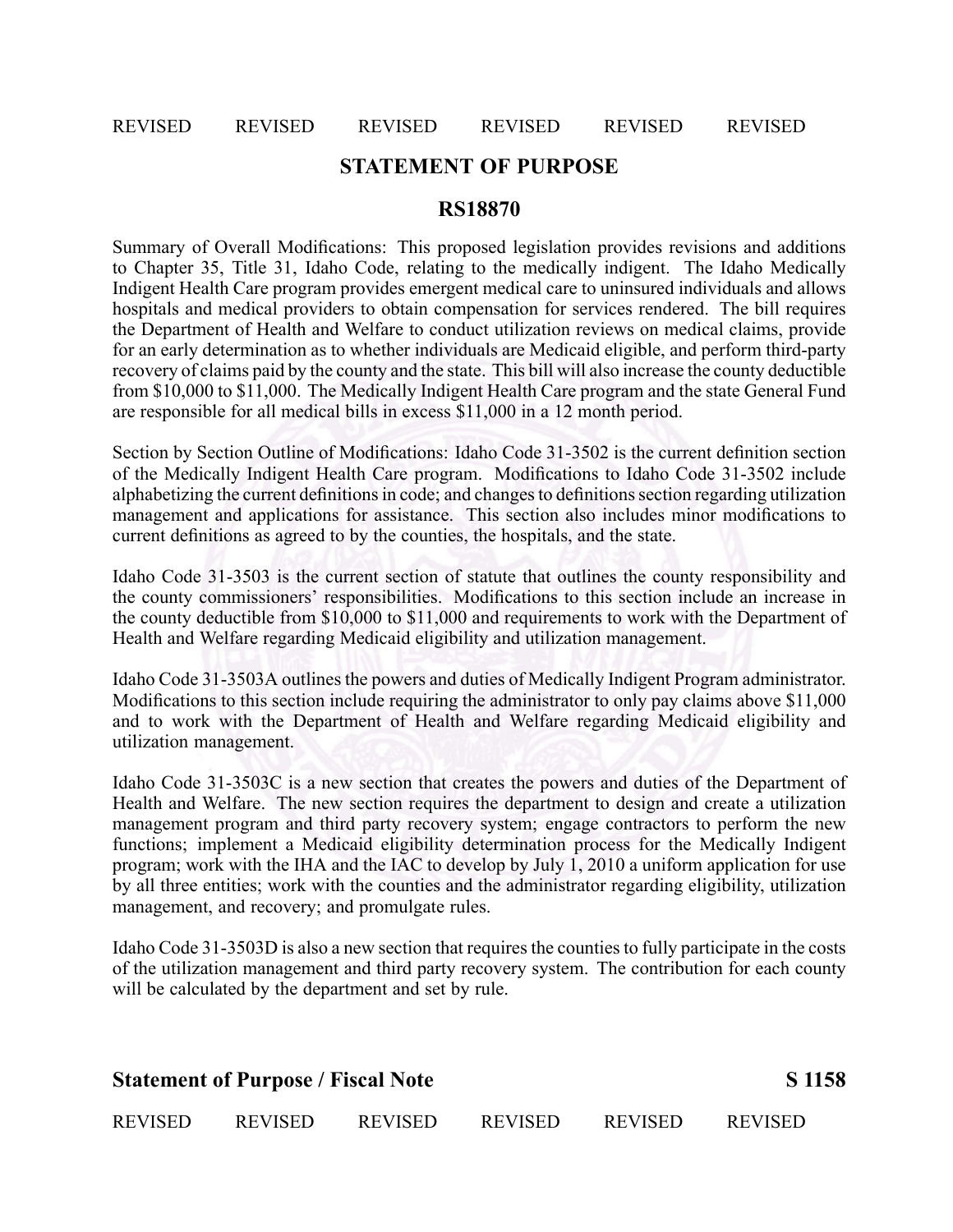REVISED REVISED REVISED REVISED REVISED REVISED Idaho Code 31-3503E is a new section that provides a statutory backbone for processes that the hospitals, the counties and the Department of Health and Welfare must follow with respec<sup>t</sup> to Medicaid eligibility determination.

Idaho Code 31-3503F is a new section that covers medical homes for the indigent population. This section requires the department to, by rule, create <sup>a</sup> community based care system for non-emergency services that the hospitals will use for referral of uninsured patients for non-emergency care.

Idaho Code 31-3504, 31-3505, 31-3507, 31-3508, 31-3509, 31-3510, 31-3511, 31-3519 are all sections or the statute that outline the processes the hospitals, counties and state follow regarding the Medical Indigent program. These modifications include adding the Department of Health and Welfare to the process for the Medicaid eligibility determination and utilization management, as well as allowing the hospital, the county, and the state to exchange information regarding the applicant. These sections also include some minor process modifications agreed to by the hospitals, the counties, and the department.

Idaho Code 31-3517 modifies the current statute to add state representation to medically indigent board and makes <sup>a</sup> minor modification to the reimbursement of expenses for board members. This section also requires the Legislative Audit division to perform audits on the state expenditures for the medically indigent program.

Finally, this legislation has intent language that requires that the new changes be reviewed in three years.

## **FISCAL NOTE**

The change in the deductible from \$10,000 to \$11,000 results in <sup>a</sup> \$1,000,000 reduction in state General Fund expenditures; however, upon passage of this Legislation the state Medically Indigent program will still require \$5,200,000 of state funds to continue to pay the same amount of bills in FY 2010 as it did in FY 2009.

The Department of Health and Welfare estimates an initial cost in FY 2010 of 2.0 full-time positions and \$381,900 in General Funds. For FY 2010, \$161,700 of the total \$381,900 is one-time in nature for contract expenditures and capital outlay. This bill also includes <sup>a</sup> fiscal impact to the Department of Health and Welfare for the utilization managemen<sup>t</sup> and third party recovery services. However, until the counties, the hospitals, and the department fully design the process flow and contract requirements as required by this legislation the state fiscal impact is undetermined. This legislation requires the Department of Health and Welfare to propose rules in the future regarding the county contribution for these services and <sup>a</sup> fiscal impact to the state for the department's budget will be determined at that time.

#### **Contact:**

| <b>Statement of Purpose / Fiscal Note</b> |                | S 1158         |                |                |                |
|-------------------------------------------|----------------|----------------|----------------|----------------|----------------|
| <b>REVISED</b>                            | <b>REVISED</b> | <b>REVISED</b> | <b>REVISED</b> | <b>REVISED</b> | <b>REVISED</b> |